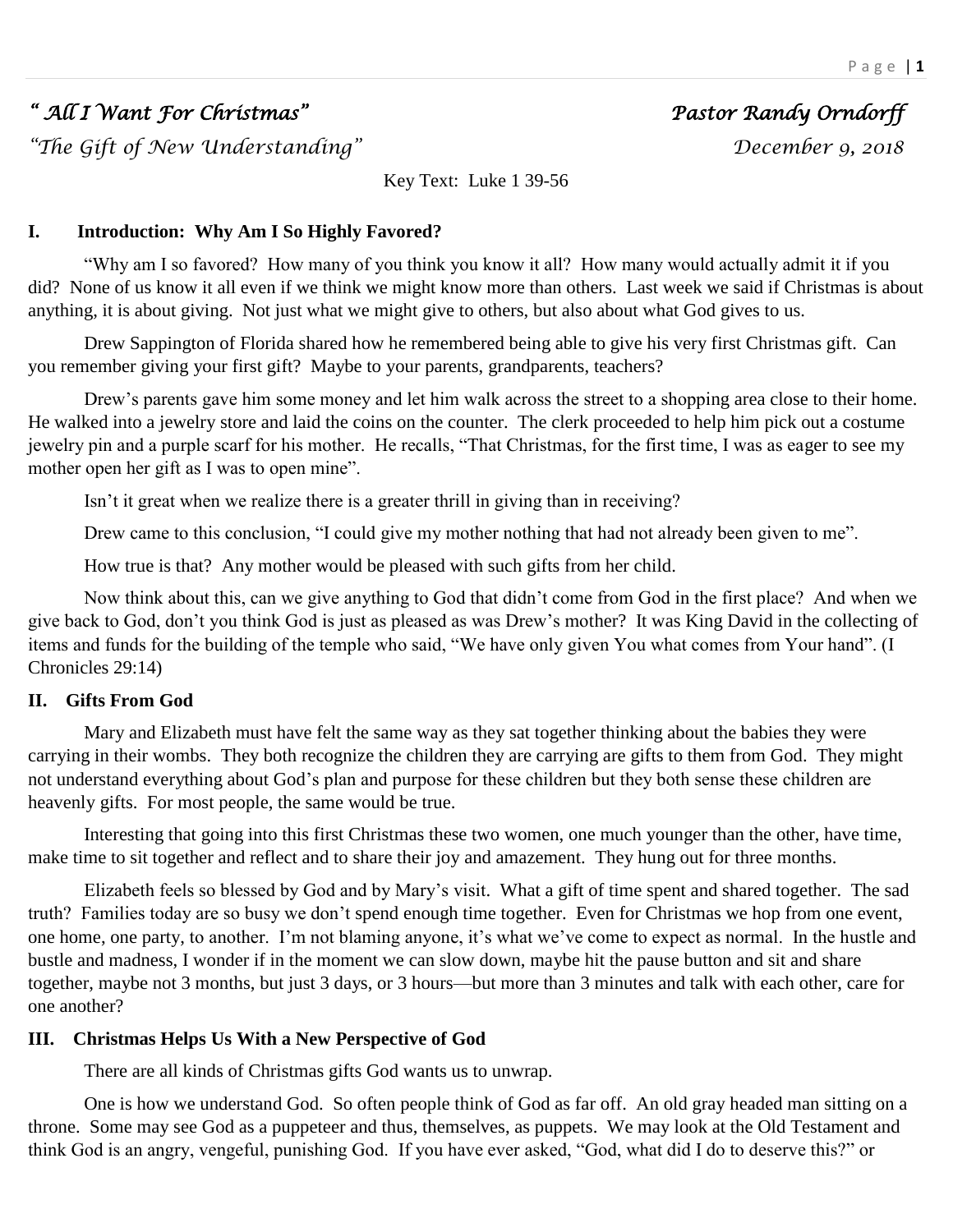"God, why did you allow that to happen to that person or community?" and, by the way, most of us have; then that might say something about the picture we have of God.

At Christmas, Jesus comes to show us what God is really like. Not some cosmic commander just trying to destroy evil and keep order in the world like Thor.

God comes down to earth in the form of a baby named Jesus. The incarnation is about God putting on flesh. Growing and developing in the womb of a young girl named Mary who can say "my soul glorifies the Lord", being born in a manger not a palace. Who would know our temptations, yet not sin. Who would know our griefs and sorrows and even shed tears, but who could bring hope and peace and comfort like no other. Who would show compassion on all people, teach us who our neighbors are and how to love them, who would heal the sick and sinweary soul. Who would take on the sins of the whole world, suffer and die and then rise again. For whatever understanding we might have of God, Jesus comes to us to show us God is love, full of grace, abounding in mercy. And for those who will repent and humble themselves and turn to God, God offers the gift of everlasting life.

#### **IV. What Mary and Elizabeth Understood**

There may well have been things Elizabeth and Mary did not understand, along with Zechariah and Joseph. They did understand their lives were about to change forever and they understood God was in it. Though Mary says the words, I'm quite certain Elizabeth also felt God had "done great things" for her as well. Can you think of what great things God has done for you? What mighty or even small things has God done for you? How have you experienced the heavenly gifts of mercy and grace and forgiveness in your own life?

When has God lifted you up when you were down? With what good things has God filled you with?

For Elizabeth and Mary, it seems to be gratitude, awe, wonder, joy, blessings. It is God who has been mindful of them both. My best guess is God is more mindful of each of us than we might imagine.

Jesus comes and gives us a new understanding of God. What new understanding might we grasp this Advent season? James Moore, whose book many are reading this Advent season says, "Christmas gives us a new picture of God's compassion and tenderness, out of which we can form a new relationship with God, built not on fear, but on love!"  $(pg 41)$ 

#### **V. Sharing a Right Perspective of God with Others**

Folks, that's a powerful new perspective and when you or I have an opportunity to share our faith with others, it's important that we share a correct perspective with others on who and what God is really like and how we see and experience God. Let me let you in on something. We've sent over 100 cards out this past week to people in our church family and over 200 emails to people in our community with a prayerful and hopeful attempt to reconnect them to God, faith and their church family and for many in our community who attended Trunk or Treat this year, an invitation to connect with God, many for the very first time. When folks show up here with their families, what image, or picture or understanding of God do we want to give them?

If people come, and they will, we have a wonderful story to share both in song and word and prayer and mission and message. We have a God whose love and grace and hope has filled our hearts and part of our new understanding here at Christmas is that one of our key purposes is to share that story, to celebrate God's love and pass this story and this love on to as many as we can.

### **VI. Making Room In Our Heart, Our Homes, Our Church**

And unlike the inn keeper who had to send Mary and Joseph on to the barn, we want to make room for all who come. Why would anyone want to come? Maybe to see if there's anything to this God story, to see if people in the church are "kinder and gentler" than a violent world. Maybe to gain a first time or new understanding of what Christmas is really all about.